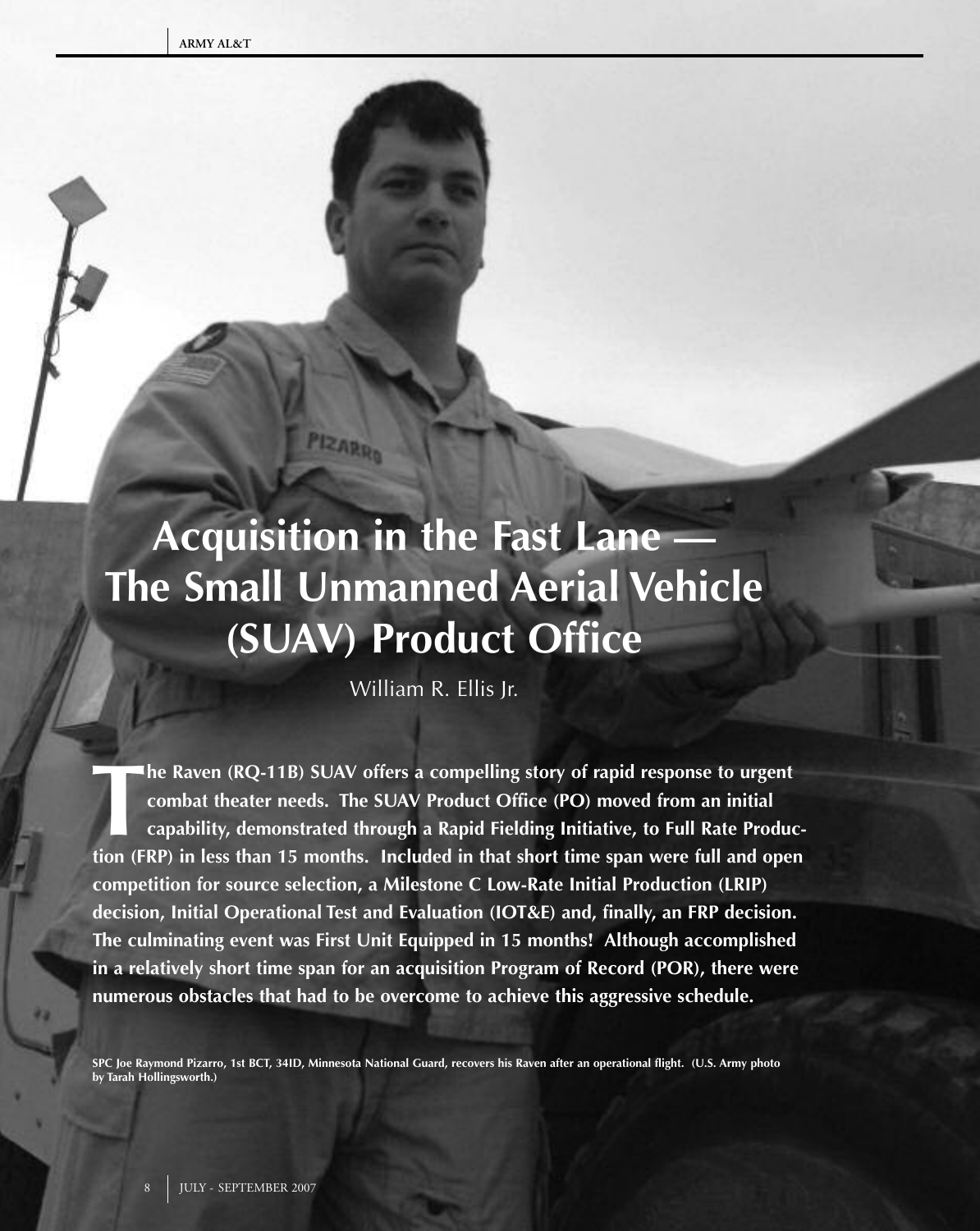### **Overcoming Obstacles**

The SUAV was widely accepted as essential to the commander's needs in the global war on terrorism (GWOT), which provided the impetus for rapid acquisition. Over the course of 15 months, the SUAV team achieved important objectives and overcame major obstacles as follows:

- Stood up the SUAV PO.
- Supported development and staffing requirements.
- Completed source selection.
- Established program elements (PE) for research, development, test and evaluation (RDT&E) funding and Operations and Maintenance, Army (OMA) funding.
- Planned and executed an IOT&E, including replacing the scheduled test unit with less than 60 days before test start date.
- Lost 50 percent of FY07 funding and 25 percent of FY10 funding.

The SUAV PO simultaneously supported the SUAV Rapid Equipping Force Initiative systems in *Operations*

*Enduring* and *Iraqi Freedom (OEF/OIF)*; integrated requirements from the U.S. Army Special Operations Command (SOCOM) and the U.S. Marine Corps (USMC); and became a program of Joint interest and funding.

## **The Right People**

In June 2005, the Unmanned Aircraft Systems (UAS) Project Manager decided

to break the SUAV POR out of the Ground Maneuver (GM) PO and create a separate SUAV PO. Three personnel from GM transferred to SUAV. A non-board-selected product manager

(PM) and a deputy were hired to execute the program and constitute the office. Their first act was to assemble

The SUAV PO simultaneously supported the SUAV Rapid Equipping Force Initiative systems in *OEF*/*OIF*; integrated requirements from the U.S. Army SOCOM and the USMC; and became a program of Joint interest and funding.

the necessary personnel to staff the new PO. Experience and maturity were key qualifiers for individual team members. A hybrid organization was created and staffed with personnel from within the U.S. Army Aviation and Missile Command (AMCOM). The organization consisted of the PM and deputy, a small core of matrix personnel from

the AMCOM functional elements, business management from the parent UAS Project Office and supporting contractor personnel.

**Two Raven-Bs sit on the hood of a High-Mobility Multipurpose Wheeled Vehicle reflecting the moonlight in Iraq. The versatile systems sit ready for the next operational reconnaissance mission. (U.S. Army photo by Tarah Hollingsworth.)**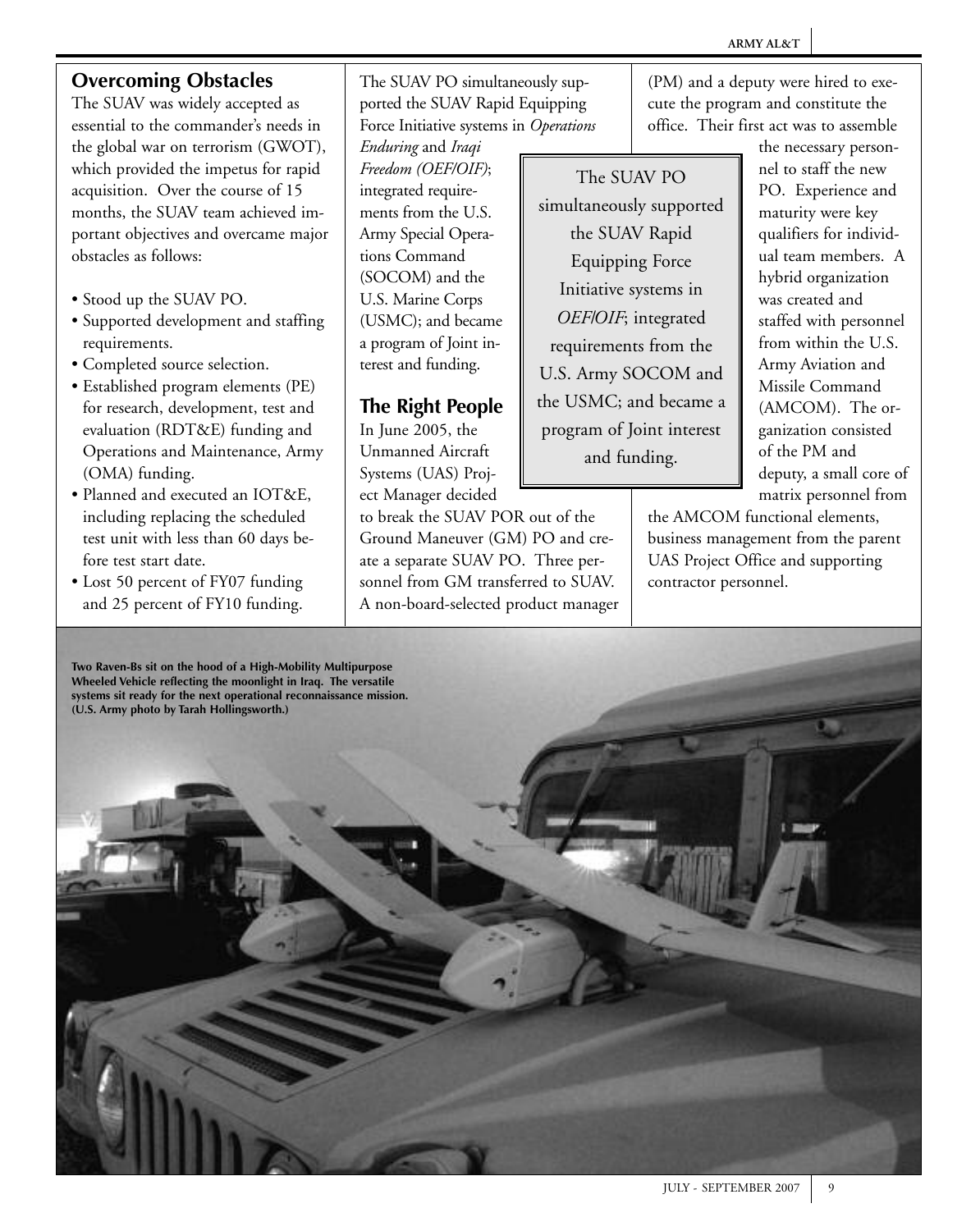The goal was to keep the organization as small as possible while allowing all the program management, engineering, logistics and business functional areas to be covered. Eight months into program execution, the staff numbered 30 people. The team members shared several key traits: a desire and focus to support Soldiers; an ability to multitask; a mature demeanor;10-plus years experience in their functional areas; and a willingness to work long hours and travel. The SUAV PO paid a premium price to recruit the necessary staff. By focusing on the most highly qualified people, the PO was able to perform at a high level right from the start. Everyone in the PO was expected to work outside his or her normal functional areas to support the entire team.

# **Source Selection**

The SUAV Source Selection Board began June 5, 2005. Seven vendors provided proposals for evaluation. Source selection consisted of six phases: solicitation and receipt of proposals; questions and answers; paper downselection to two vendors; fly-off of the two competitors; best and final proposal; and vendor selection.

An immediate challenge arose because most competitors were small businesses and needed additional time to develop proposals. After the down-select to two contractors, Hurricane Katrina hit the Gulf Coast. One vendor requested and received a delay in accomplishing the fly-off because of their participation in relief assistance to New Orleans. This situation, combined with delays in source selection, slipped Milestone C and contract award for LRIP until October 2005. LRIP system funding was thus jeopardized, having originated from FY04 Comanche RDT&E and would expire at the end of September 2005. To prevent further schedule



**SFC Darren Atterbery, 4th Battalion, 42nd Field Artillery Regiment, launches an RQ-11B Raven SUAV at dawn last year near Taji, Iraq. The Raven's nose camera will relay critical real-time video back to the operator for his unit, which is tracking insurgent movement in the local vicinity. (U.S. Navy photo by PH1 Michael Larson, Fleet Combat Camera Group Pacific.)**

slippage, PM UAS internally reprogrammed funding from SUAV to other UAS programs. The SUAV program received replacement RDT&E funding from reprogramming of FY05 and FY06 UAS programs. Most importantly, while the SUAV overall program slipped, the IOT&E scheduled for June 2006 did not.

## **Programmatics**

The SUAV program was established with a single PE budget line for procurement. The PM SUAV took action to establish PEs for both RDT&E and OMA. This required close cooperation with Army G-8 and the Army Budget Office (ABO). The Army established the necessary budget lines for FY08 and beyond. This action was time-consuming with repeated trips to Washington, DC, to brief the G-8 and ABO personnel. The time spent with these offices secured champions for the SUAV program during Program Objective Memorandum (POM) development activity. The key to a positive outcome for the SUAV PO was daily contact with primary personnel and offices within the Pentagon.

## **Test and Evaluation**

Originally, the SUAV IOT&E was scheduled for June 2006. In late November 2005, the designated test unit was alerted that it would deploy early and not be available for IOT&E. This was a devastating blow to the SUAV program. Because of GWOT and unit rotations, no replacement unit would become available until March 2007 at the earliest. This caused Army G-8 and G-3 to redirect SUAV funding to cover other Army requirements by decrementing the FY07 SUAV budget by 50 percent and the FY10 SUAV budget by 25 percent. To maintain program schedule for production and fielding, the SUAV PM began directly contacting units to provide the necessary forces to accomplish the IOT&E. Three possible courses of action (COAs) arose:

- Units from the 2nd Infantry Division (2ID) in Korea agreed to support IOT&E. Logistical considerations to make this happen, although staggering, were not impossible to meet. Additional funding over the original planned cost for the IOT&E was required. A critical hurdle appeared when the Korean frequency manager disapproved the downlink frequency, which would require a costly hardware reconfiguration. However, the Army Test and Evaluation Command (ATEC) objected because the new configuration would not be production representative. Another possibility was to move the test unit to a location where SUAV frequencies were approved for use. All of the objections for the 2ID were surmountable but were not the best solution due to additional funding and the logistical implications.
- The USMC was considered as a potential test unit. However, their tactics, techniques and procedures were not the same as Army infantry units. The PM decided to continue to